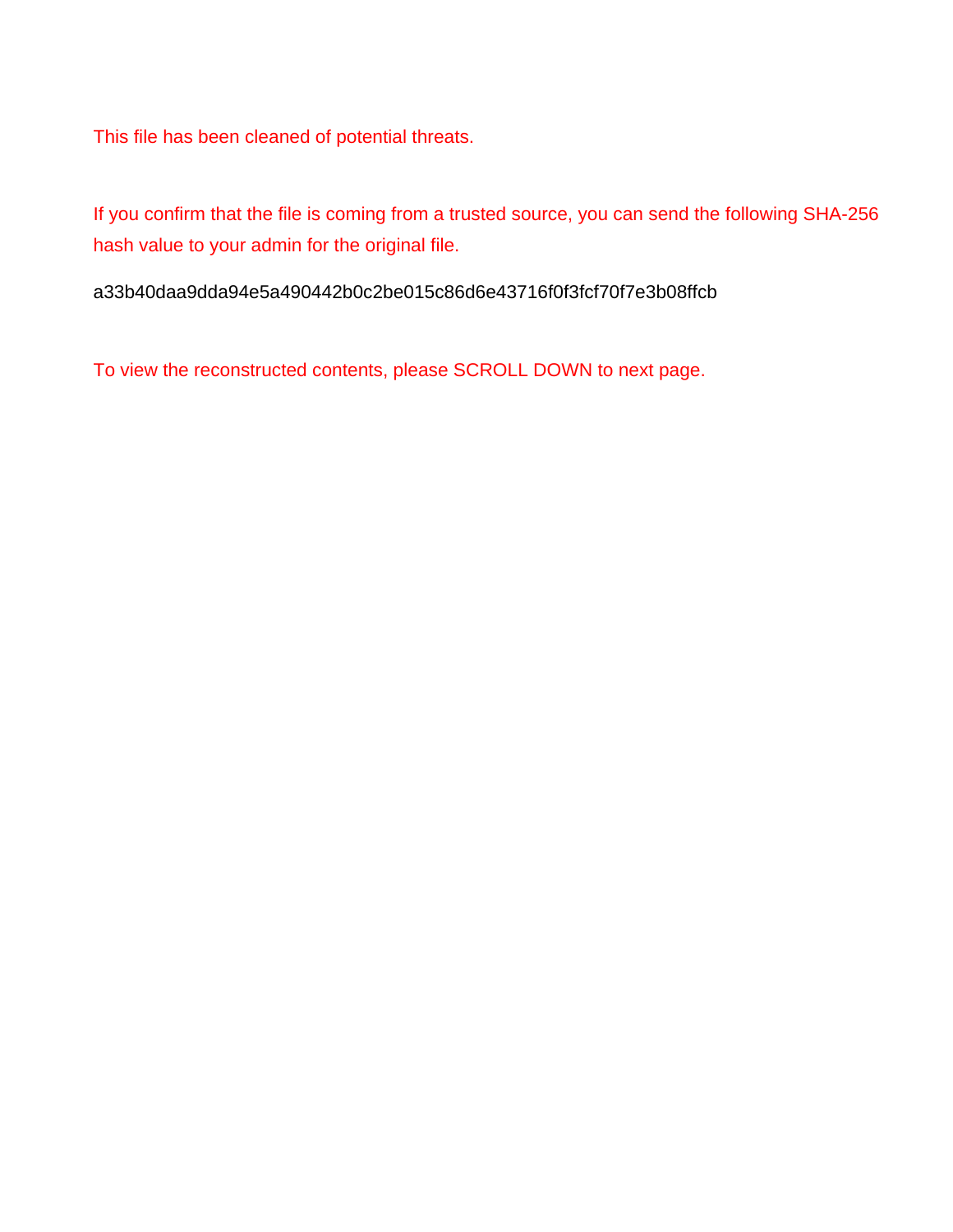# Course Specification : Basics of Parasitology for Master of Paediatrics Hepatology

**A- Administrative Information:**

**1)Course Title:** Parasitology for paediatrics hepatology

**2)Department giving the course:** Parasitology Department

**5)Department(s) offering the program:** paediatrics hepatology **6)Semester:** 1st part

**7)Date of approval by National institute of liver Council:** 2011

## **B- Professional Information:**

## **1 – Overall aims of course:**

1-Perfection in bases of scientific research uses of research tools.

2-Application of analytical methods Parasitology.

3-Awareness with Current Problems

4-Identification of problems and finding new solutions.

5-Perfection in suitable range of working skills and use of technology to serve his career.

6-Awareness by his role in community development.

7-fair, responsible, accurate and honest.

8-Continous working to increase Knowledge, profession.

## **2 – Intended learning outcomes of course (ILOs)**

## **A- Knowledge and Understanding:**

a1- Recognize bases and theories and what is new in Parasitology and related fields.

a2- Evaluate new researches in parasitology.

a3- Apply ethical and legal considerations of practical work in parasitology.

a4-State rules and bases of quality control application in parasitology.

## **B- Intellectual skills:**

B1- Evaluate data in his field.

B2- Use all data and facilities for solving work problems.

B3-Write and evaluate reports.

## **C- Professional and practical skills:**

C 1 Perfect basic and new skills in parasitology.

C 2 Use current tools in parasitology (Immunodiagnostic tests as ELISA, and PCR).

## **D- General and transferable skills:**

**D1-**Use of data technology for work.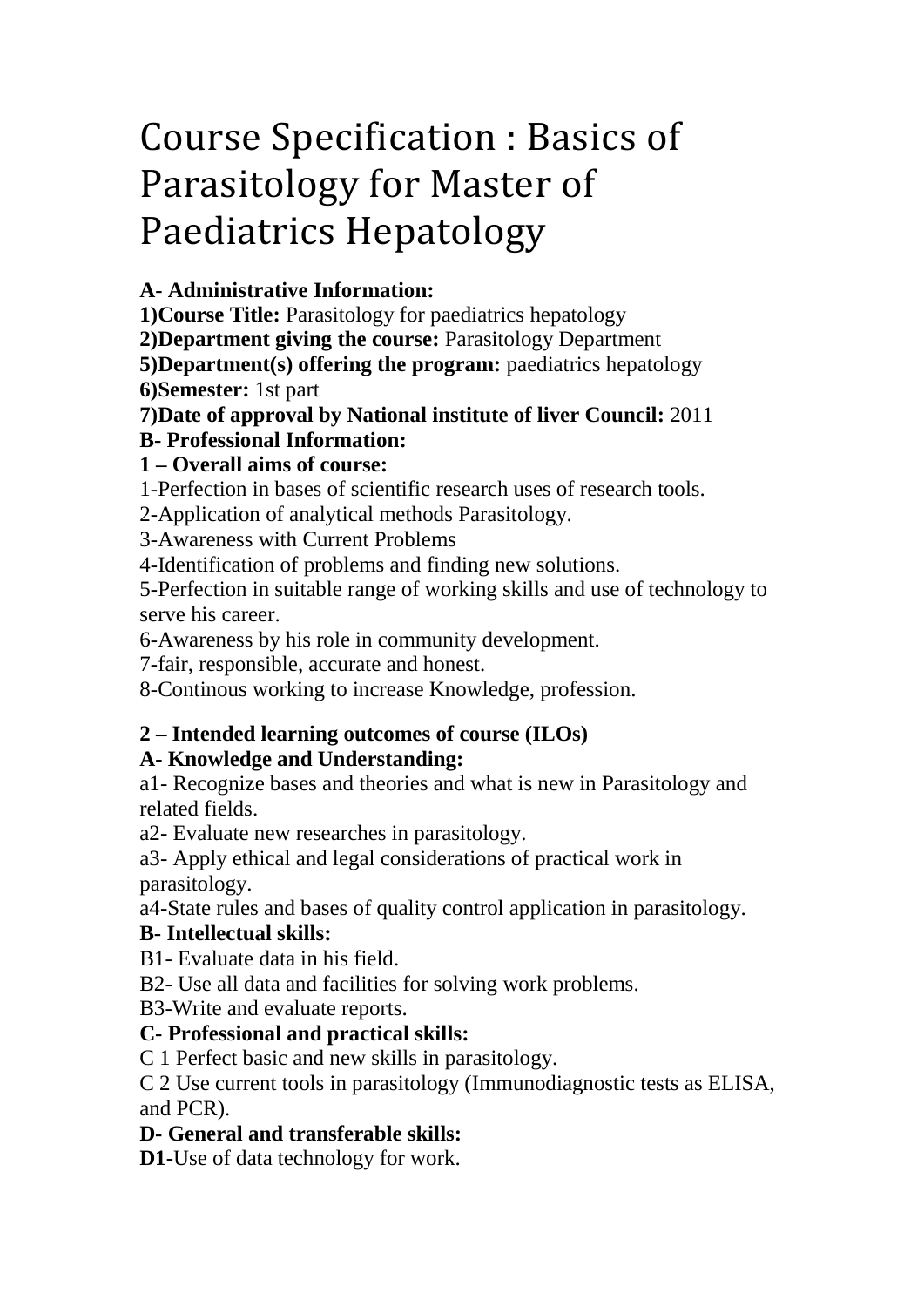**D2**-Use of all available sources to get knowledge. **D3**-Work in team. **D4**-Learn himself continuously

#### **3-Content:**

## **Parasitology including Helminths, Protozoa and a practical course**

| <b>Total</b>   | Laboratory/<br><b>Practical</b> | <b>Theoretical</b><br>hours | <b>Topic</b>                                   |
|----------------|---------------------------------|-----------------------------|------------------------------------------------|
| $\overline{2}$ |                                 | $\overline{2}$              | Introduction of Trematoda +                    |
|                |                                 |                             | Fascioliasis                                   |
|                |                                 |                             | (Fasciola gigantica & F.                       |
|                |                                 |                             | hepatica)                                      |
|                |                                 |                             | $H$ alzon + H. heterophyes +                   |
|                |                                 |                             | Paragonimus                                    |
| $\overline{2}$ |                                 | $\overline{2}$              | Schistosomiasis                                |
|                |                                 |                             | $(S.haematobium +$                             |
|                |                                 |                             | $S.$ <i>mansoni</i> + $S.$ <i>japoniceum</i> ) |
|                |                                 |                             | Snails $+$                                     |
|                |                                 |                             | introduction of Cestodes +                     |
|                |                                 |                             | D.latum                                        |
| 2              |                                 | $\overline{2}$              | D.mansoni + T.saginata +                       |
|                |                                 |                             | T. Solium                                      |
|                |                                 |                             | $Cysticercosis +$                              |
|                |                                 |                             | $E. granulosus + Hydatid$                      |
|                |                                 |                             | <b>Disease</b>                                 |
| 2              |                                 | $\overline{2}$              | $M$ .multiceps + Ceonurosis +                  |
|                |                                 |                             | $H.$ nana+                                     |
|                |                                 |                             | $H$ . diminuta + D. caninum.                   |
|                |                                 |                             | Introduction                                   |
|                |                                 |                             | of Nematoda + Ascarisiasis                     |
| $\overline{2}$ |                                 | $\overline{2}$              | Trichuris trichura $+$                         |
|                |                                 |                             | $E.$ vermicularis +                            |
|                |                                 |                             | Hook worms.                                    |
|                |                                 |                             | $Trichostrongylus +$                           |
|                |                                 |                             | Srongyloides+Capillaria                        |
|                |                                 |                             | philippiaensis                                 |
| 2              |                                 | 2                           | Filariasis, $D$ . <i>medenensis</i> +          |
|                |                                 |                             | viscerallarva migrans+ cut.                    |
|                |                                 |                             | Larva migrans                                  |
| 2              |                                 | 2                           | Introduction of Protozoa+                      |
|                |                                 |                             | Malaria                                        |
|                |                                 |                             | Leishmaniasis                                  |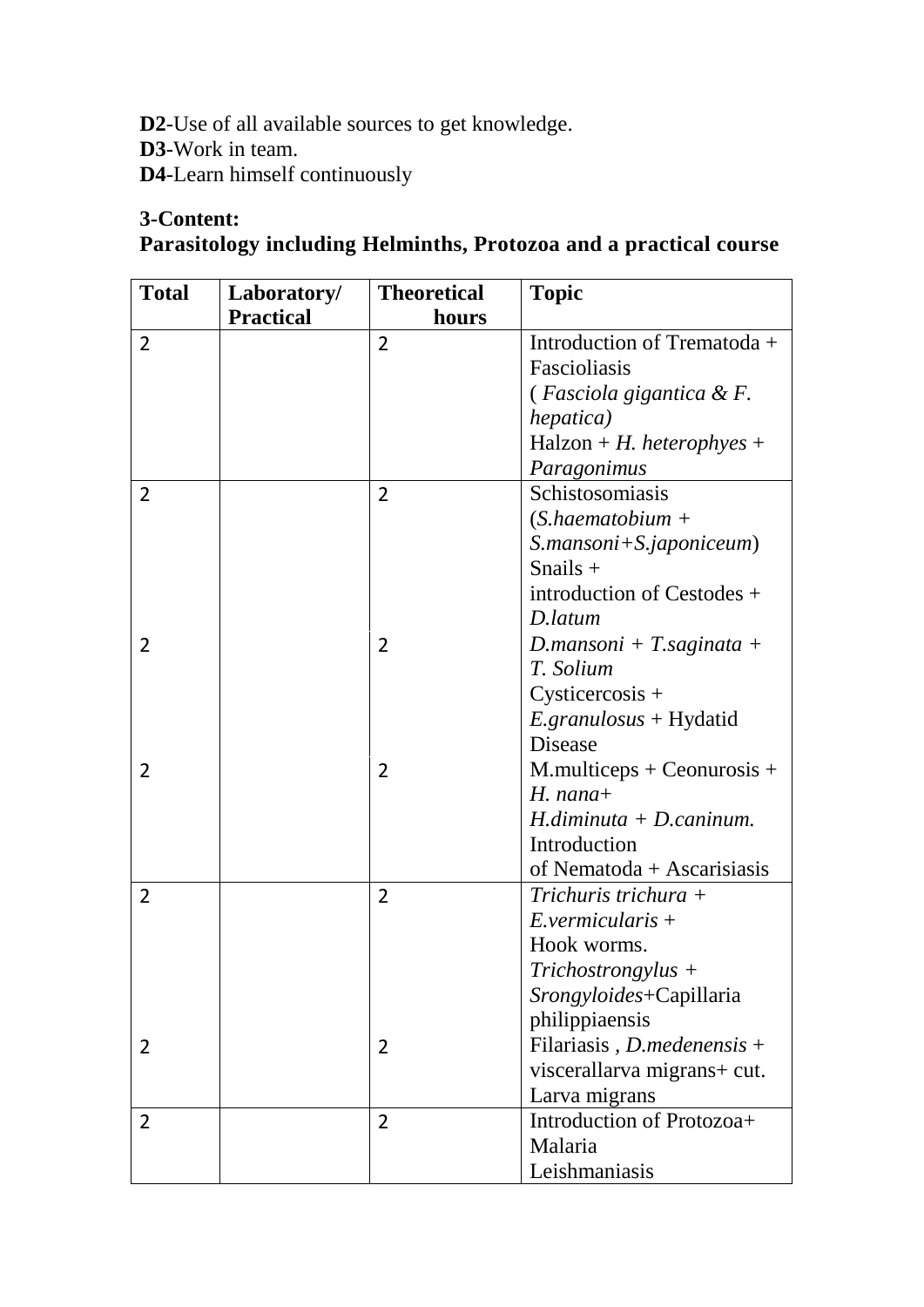| 3 | E. histolytica Free living |
|---|----------------------------|
|   | Amoebae +                  |
|   | $B. coli + Giardia$        |
| 3 | Trichomonas vaginalis +    |
|   | commensal of               |
|   | flagellates                |
| 3 | Blastocystis               |
|   | Trypanosomiasis, Coccidia  |
|   | <b>Total hours</b>         |

## **4– Teaching and learning methods:**

4.1 lectures

4.2 Seminars& discussions

## **5- Student assessment methods:**

5.1- Written Examination for assessment of knowledge and understanding and intellectual skills

5.2- Oral Examination for assessment of knowledge and understanding outcomes, intellectual skills, and general skills

5.3- Practical Examination for assessment of practical and intellectual skills.

## **Assessment schedule**

One written exam of 1.5 hours in parasitology  $+$  oral exam

#### **Weighting of assessments**

1- Written exam 70% of all marks

3- Oral exam 30 % of all marks

Total 100%

## **6- List of references**

## **6.1 - Essential books (text books)**

The department text books :Medical parasitology part 1 and 2 by prof. Dr. Nashaat El

Sayed Nassef.

Medical Parasitology

Diagnostic medical Parasitology

Manthon's tropical medicine

## **6.2 - Recommended books**

Basic clinical Parasitology,

Foundations of Parasitology, 5th ed., Roberts L.S. and Janovy J. (eds), Wm. C. Brown, Inc.

**6.3 - Periodicals, Web sites, etc**

Journal of tropical medicine and hygiene.

Annals of tropical medicine and parasitology.

35

American journal of tropical medicine.

Parasitologists united Journal.